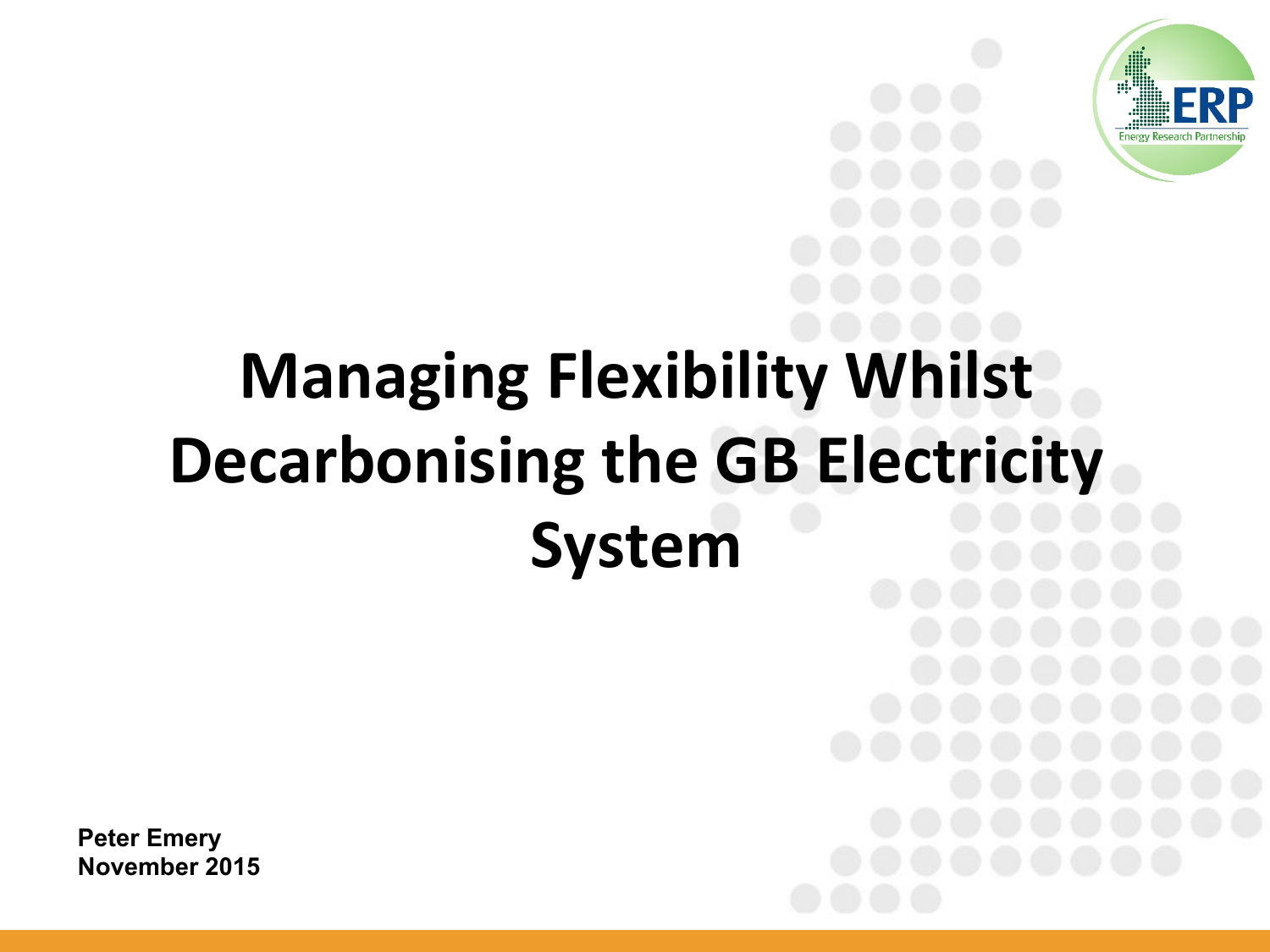

**Background** - Increasing concern about the implications for UK electricity grid with increasing renewable penetration

- What will the UK grid have to handle in 2030 & also 2050?
- How do we get from here (2014) to there (2030....& 2050?) meeting environmental targets with supply reliability?
	- Mindful of cost & avoiding new under-utilised assets
- What needs to be in place to ensure the grid is manageable?
- Are there any No/Low regrets decisions we can make today that will benefit tomorrow?
	- Projects likely to be costly / with long lead times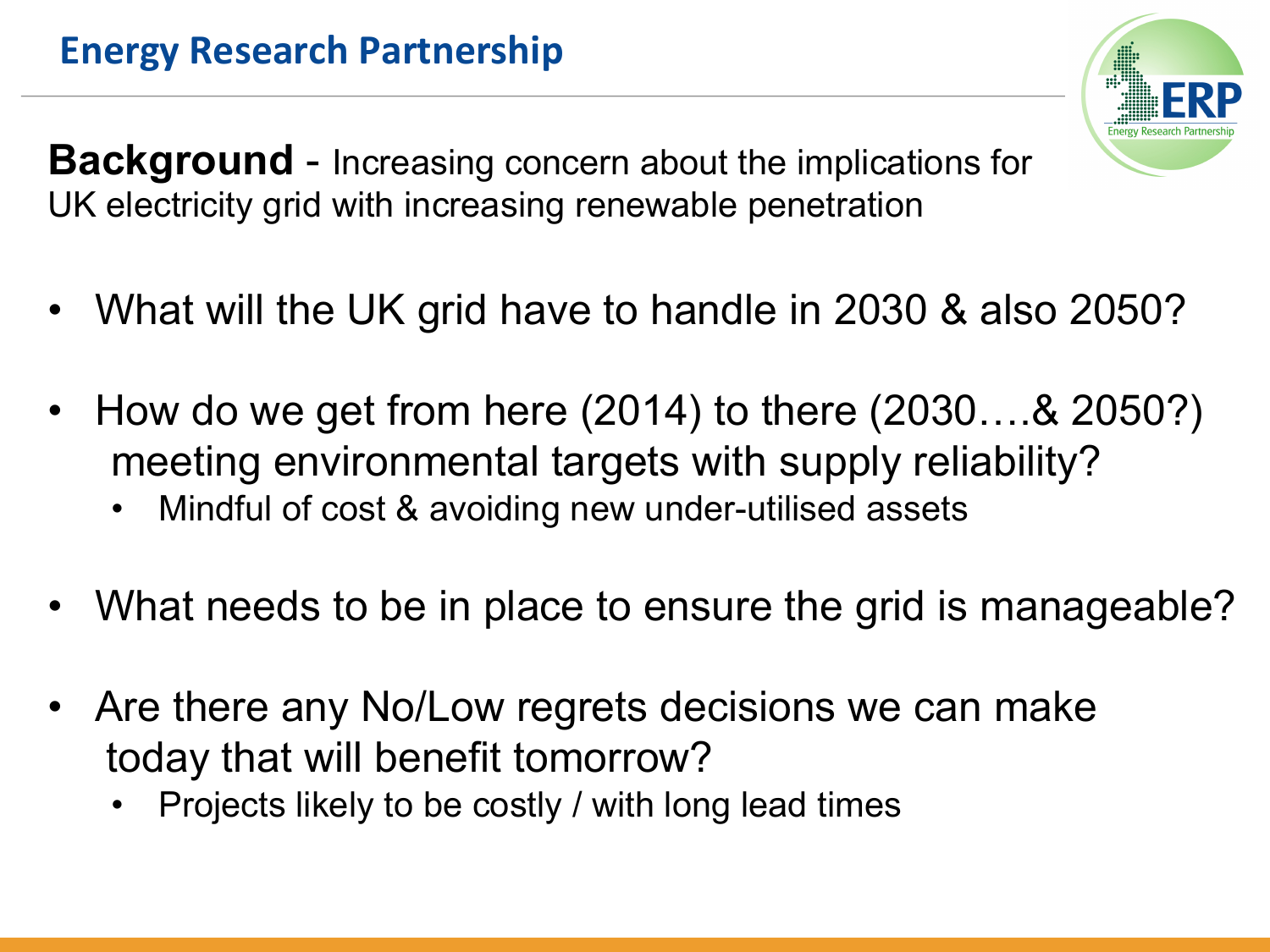

**Further Work** – What else should be done in the light of the work completed to date?

- Renewable technologies holistic approach vs standalone
- Clarify what capabilities are critical or useful
	- How can we encourage their development & deployment?
- A variety of solutions exist to many of the issues identified
	- How do we encourage innovation without 'picking winners'?
	- ERP is there to stimulate & encourage innovation
- Paper is designed to move the thinking forward
	- Open doors to new ideas
	- Highlight potential risks of a decarbonisation shortfall and the security risks on the journey